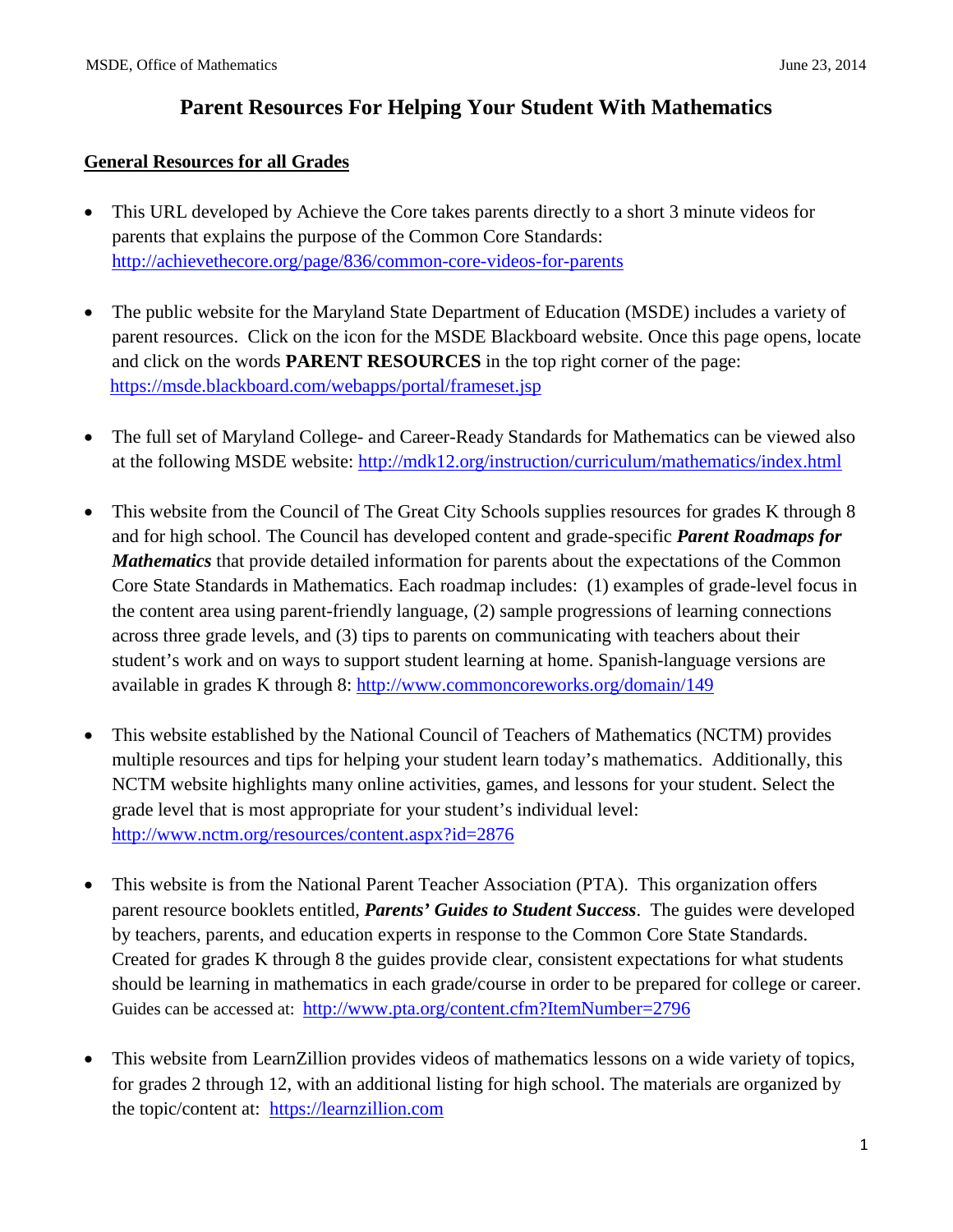# **Parent Resources For Helping Your Student With Mathematics**

#### **Grades Pre-K to 5**

- This URL provides a free copy of the booklet entitled, *Helping Your Child Learn Math*. This booklet provides suggestions and activities to use with your student, including: *Math at Home*, *Math on the Go*, and *Math at the Grocery Store*, among others. <http://www2.ed.gov/parents/academic/help/math/index.html>
- Public Schools and Montgomery County Public Schools for strategies teachers may be using. K-5<http://video.carrollk12.org/ElementaryMath/ParentalResources> K-5 [\(http://www.montgomeryschoolsmd.org/curriculum/2.0/parent-newsletters.aspx\)](http://www.montgomeryschoolsmd.org/curriculum/2.0/parent-newsletters.aspx)
- This website provides multiple resources and tips for helping your student learn today's mathematics. It is from the National Council of Teachers of Mathematics <http://www.nctm.org/resources/content.aspx?id=2876>
- These websites are filled with activities and downloadable ideas for using the hundreds chart.to help your student develop number sense, understand place value, learn number patterns, and many more math concepts.
- <http://www.smartfirstgraders.com/hundreds-chart.html>
- <http://letsplaymath.net/2008/09/22/things-to-do-hundred-chart/>
- http://www.softschools.com/math/hundreds chart/missing numbers game/
- This URL provides a list of the types of mental math strategies many teachers use to help students learn the basic facts. [http://hanlonmath.com/pdfFiles/244StrategiesforFactsBH.pdf.](http://hanlonmath.com/pdfFiles/244StrategiesforFactsBH.pdf)
- This is a good website to use to help your students learn basic facts. http://www.nzmaths.co.nz/basic-facts-learning-objects

### **Grades 6 to 8**

- This website is from the National Parent Teacher Association (PTA). This organization offers parent resource booklets entitled, *Parents' Guides to Student Success*. The guides for grades 6 to 8 are at:
	- o [http://www.pta.org/files/6th\\_Grade\\_\\_BW.pdf](http://www.pta.org/files/6th_Grade__BW.pdf)
	- o [http://www.pta.org/files/7th%20Grade\\_B-W.pdf](http://www.pta.org/files/7th%20Grade_B-W.pdf)
	- o http://www.pta.org/files/8th%20Grade\_B-W.pdf